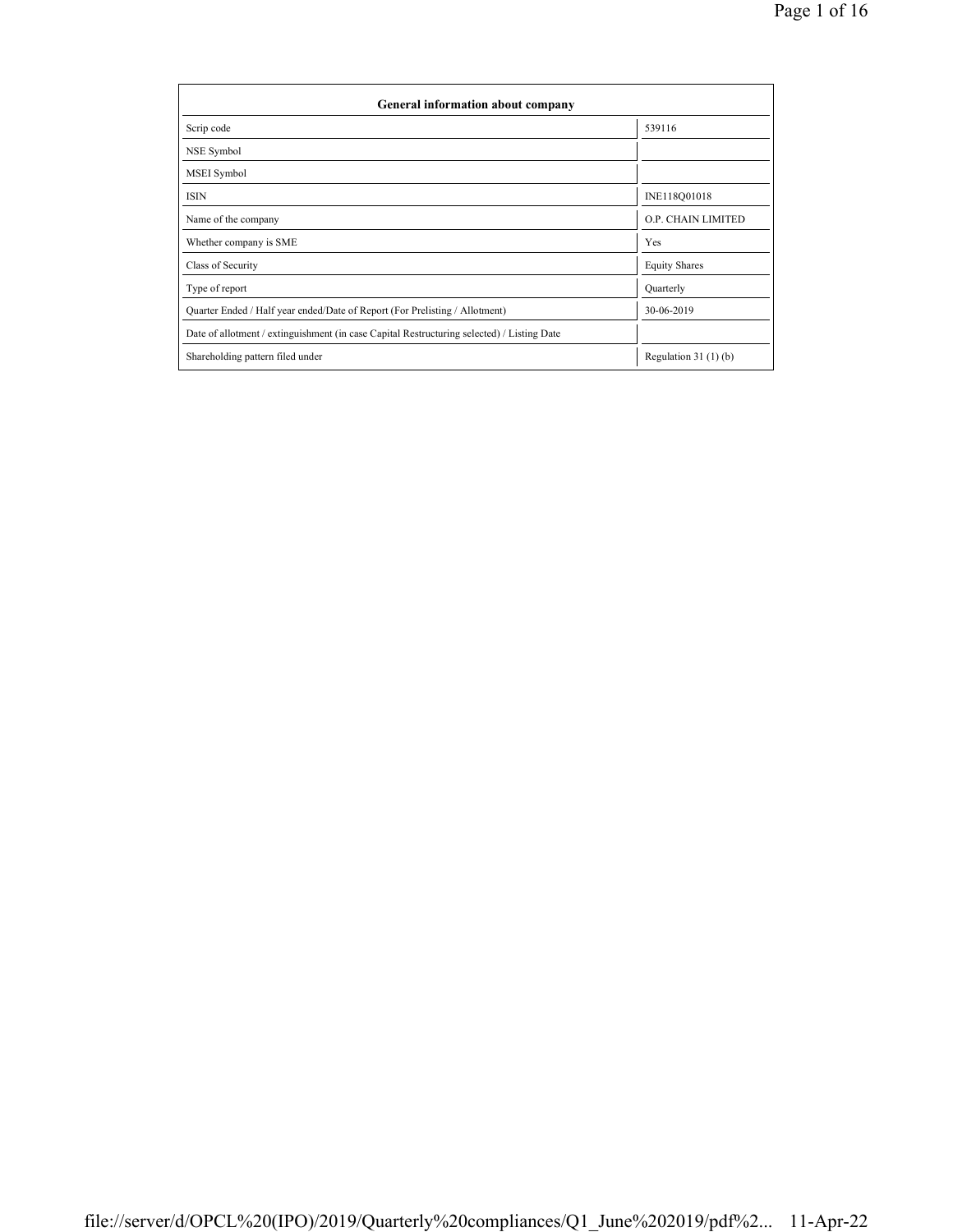|                | <b>Declaration</b>                                                                        |                |                                |                       |                             |  |  |  |  |
|----------------|-------------------------------------------------------------------------------------------|----------------|--------------------------------|-----------------------|-----------------------------|--|--|--|--|
| Sr.<br>No.     | Particular                                                                                | Yes/No         | Promoter and<br>Promoter Group | Public<br>shareholder | Non Promoter-<br>Non Public |  |  |  |  |
|                | Whether the Listed Entity has issued any partly paid<br>up shares?                        | N <sub>0</sub> | N <sub>0</sub>                 | N <sub>0</sub>        | No                          |  |  |  |  |
| $\overline{2}$ | Whether the Listed Entity has issued any Convertible<br>Securities?                       | N <sub>0</sub> | N <sub>0</sub>                 | N <sub>0</sub>        | N <sub>0</sub>              |  |  |  |  |
| 3              | Whether the Listed Entity has issued any Warrants?                                        | N <sub>0</sub> | N <sub>0</sub>                 | N <sub>0</sub>        | N <sub>0</sub>              |  |  |  |  |
| $\overline{4}$ | Whether the Listed Entity has any shares against<br>which depository receipts are issued? | N <sub>0</sub> | N <sub>0</sub>                 | No                    | No                          |  |  |  |  |
| 5              | Whether the Listed Entity has any shares in locked-in?                                    | N <sub>0</sub> | N <sub>0</sub>                 | N <sub>0</sub>        | N <sub>0</sub>              |  |  |  |  |
| 6              | Whether any shares held by promoters are pledge or<br>otherwise encumbered?               | N <sub>0</sub> | N <sub>0</sub>                 |                       |                             |  |  |  |  |
| 7              | Whether company has equity shares with differential<br>voting rights?                     | N <sub>0</sub> | N <sub>0</sub>                 | N <sub>0</sub>        | No                          |  |  |  |  |
| 8              | Whether the listed entity has any significant beneficial<br>owner?                        | Yes            |                                |                       |                             |  |  |  |  |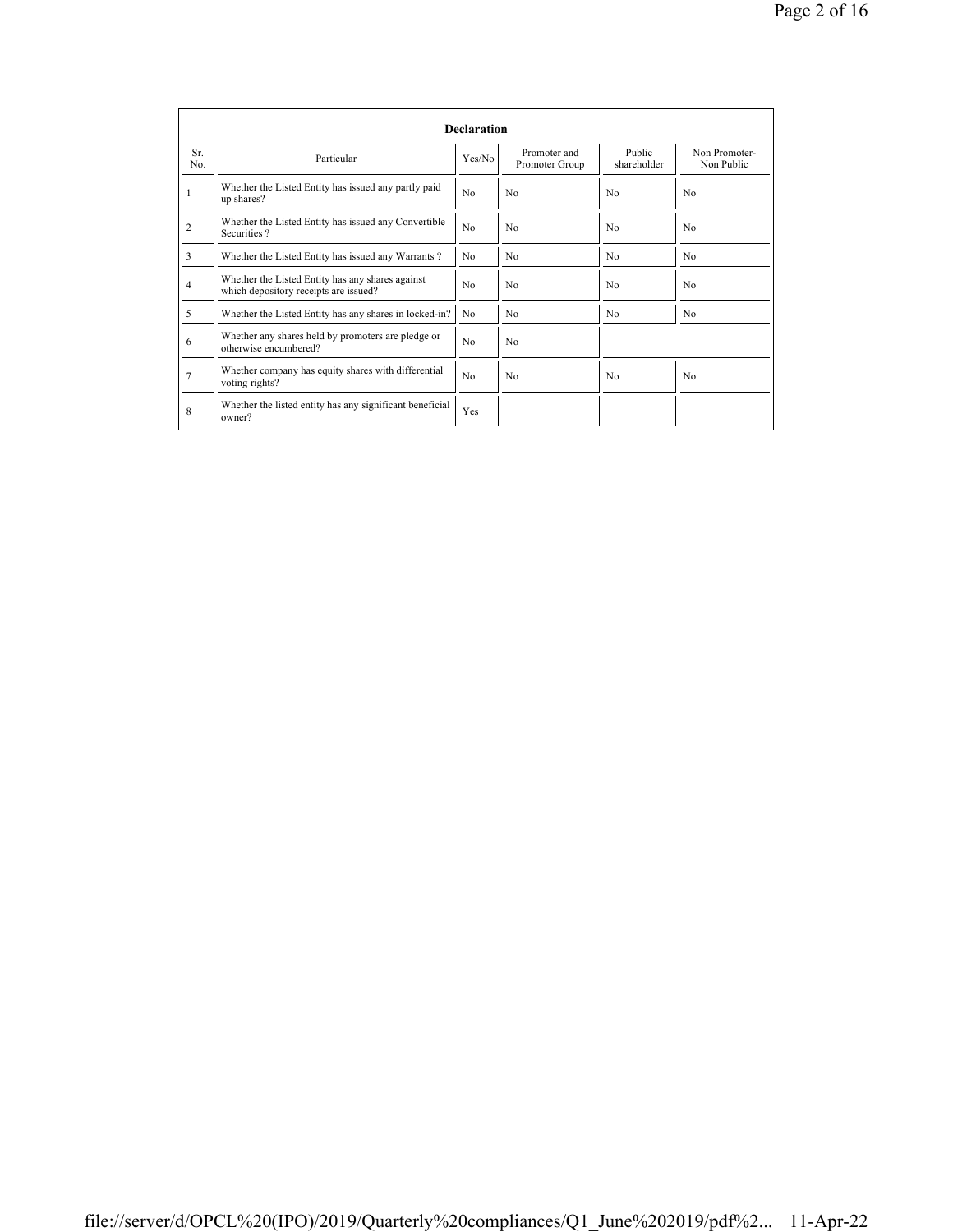|                 | <b>Table I - Summary Statement holding of specified securities</b> |                        |                        |                                 |                                    |                                                                                                                       |                                                      |                                                                  |               |         |                                   |
|-----------------|--------------------------------------------------------------------|------------------------|------------------------|---------------------------------|------------------------------------|-----------------------------------------------------------------------------------------------------------------------|------------------------------------------------------|------------------------------------------------------------------|---------------|---------|-----------------------------------|
|                 |                                                                    | No. of<br>fully        |                        | No.<br>Of<br>Partly             | No Of                              | Shareholding<br>Total<br>as a % of<br>nos.<br>total no. of<br>shares<br>shares<br>held<br>(calculated as<br>$(VII) =$ | per SCRR,<br>1957) (VIII)<br>As a % of<br>$(A+B+C2)$ | Number of Voting Rights held in each<br>class of securities (IX) |               |         |                                   |
| Category<br>(1) | Category<br>of<br>shareholder                                      | Nos Of<br>shareholders | paid up<br>equity      | paid-<br>up                     | shares<br>underlying<br>Depository |                                                                                                                       |                                                      | No of Voting (XIV) Rights                                        |               |         |                                   |
|                 | (II)                                                               | (III)                  | shares<br>held<br>(IV) | equity<br>shares<br>held<br>(V) | Receipts<br>(VI)                   | $(IV)$ +<br>$(V)$ +<br>(VI)                                                                                           |                                                      | Class<br>eg: X                                                   | Class<br>eg:y | Total   | Total as a<br>$%$ of<br>$(A+B+C)$ |
| (A)             | Promoter<br>$\&$<br>Promoter<br>Group                              | 6                      | 3235100                |                                 |                                    | 3235100                                                                                                               | 47.23                                                | 3235100                                                          |               | 3235100 | 47.23                             |
| (B)             | Public                                                             | 40                     | 3614900                |                                 |                                    | 3614900                                                                                                               | 52.77                                                | 3614900                                                          |               | 3614900 | 52.77                             |
| (C)             | Non<br>Promoter-<br>Non Public                                     |                        |                        |                                 |                                    |                                                                                                                       |                                                      |                                                                  |               |         |                                   |
| (C1)            | <b>Shares</b><br>underlying<br><b>DRs</b>                          |                        |                        |                                 |                                    |                                                                                                                       |                                                      |                                                                  |               |         |                                   |
| (C2)            | Shares held<br>by<br>Employee<br>Trusts                            |                        |                        |                                 |                                    |                                                                                                                       |                                                      |                                                                  |               |         |                                   |
|                 | Total                                                              | 46                     | 6850000                |                                 |                                    | 6850000                                                                                                               | 100                                                  | 6850000                                                          |               | 6850000 | 100                               |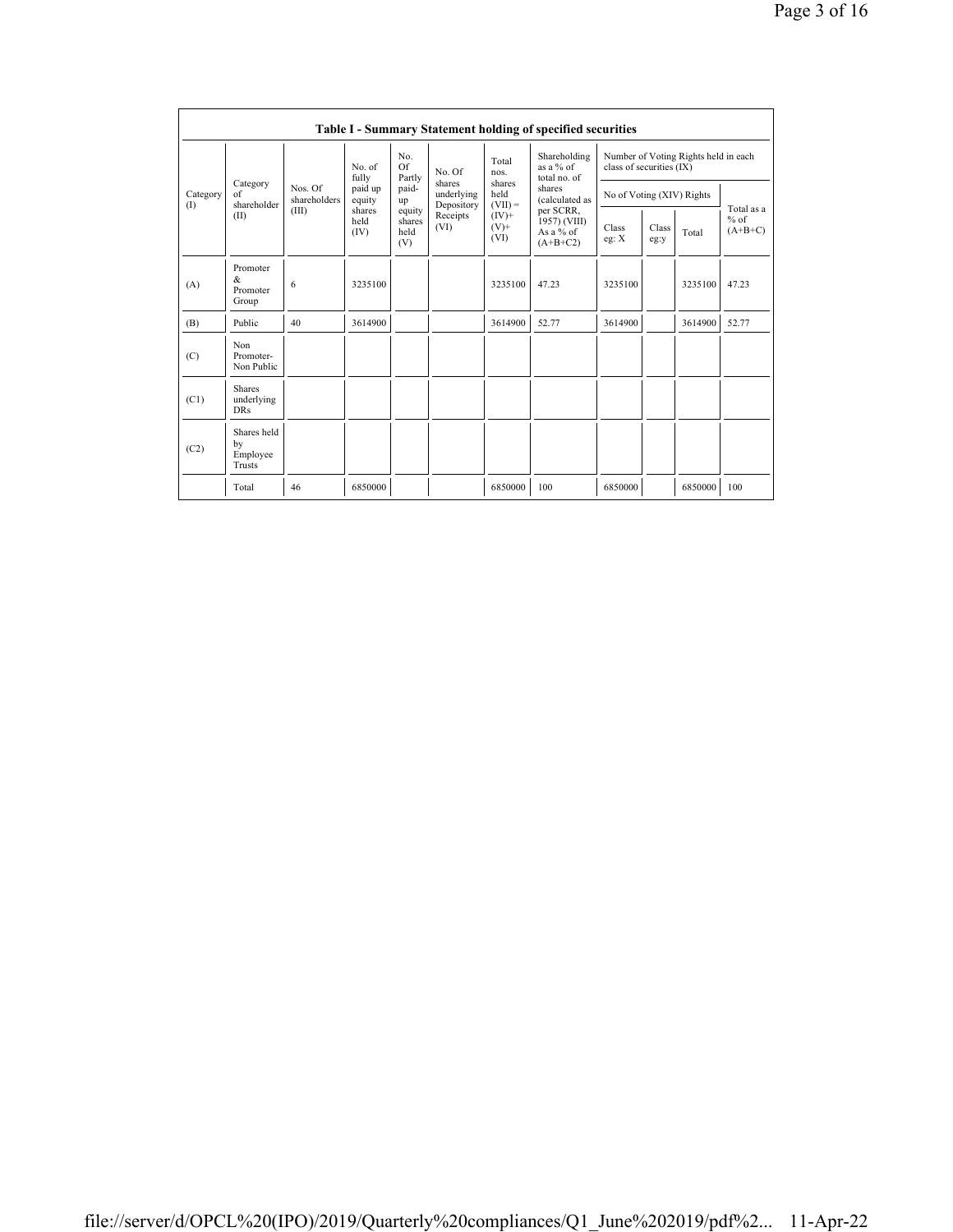|          | Table I - Summary Statement holding of specified securities |                                                 |                                                                                                                                                                                                   |                                                                                                 |                                        |                                                         |                                                                               |                                                         |                                       |         |
|----------|-------------------------------------------------------------|-------------------------------------------------|---------------------------------------------------------------------------------------------------------------------------------------------------------------------------------------------------|-------------------------------------------------------------------------------------------------|----------------------------------------|---------------------------------------------------------|-------------------------------------------------------------------------------|---------------------------------------------------------|---------------------------------------|---------|
| Category | Category<br>of                                              | No. Of<br><b>Shares</b><br>Underlying           | No. Of<br><b>Shares</b><br>No. of<br>Underlying<br>Shares<br>Outstanding<br>Underlying<br>convertible<br>Outstanding<br>securities<br>Warrants<br>and No. Of<br>$(X_i)$<br>Warrants<br>$(Xi)$ (a) | Shareholding,<br>as a $%$<br>assuming full<br>conversion of<br>convertible<br>securities (as a  | Number of<br>Locked in<br>shares (XII) |                                                         | Number of<br><b>Shares</b><br>pledged or<br>otherwise<br>encumbered<br>(XIII) |                                                         | Number of<br>equity shares<br>held in |         |
| (1)      | shareholder<br>(II)                                         | Outstanding<br>convertible<br>securities<br>(X) |                                                                                                                                                                                                   | percentage of<br>diluted share<br>capital) $(XI)$ =<br>$(VII)+(X)$ As a<br>$%$ of<br>$(A+B+C2)$ | No.<br>(a)                             | As a<br>$%$ of<br>total<br><b>Shares</b><br>held<br>(b) | N <sub>0</sub><br>(a)                                                         | As a<br>$%$ of<br>total<br><b>Shares</b><br>held<br>(b) | dematerialized<br>form (XIV)          |         |
| (A)      | Promoter<br>&<br>Promoter<br>Group                          |                                                 |                                                                                                                                                                                                   |                                                                                                 | 47.23                                  |                                                         |                                                                               |                                                         |                                       | 3235100 |
| (B)      | Public                                                      |                                                 |                                                                                                                                                                                                   |                                                                                                 | 52.77                                  |                                                         |                                                                               |                                                         |                                       | 3614900 |
| (C)      | Non<br>Promoter-<br>Non Public                              |                                                 |                                                                                                                                                                                                   |                                                                                                 |                                        |                                                         |                                                                               |                                                         |                                       |         |
| (C1)     | <b>Shares</b><br>underlying<br><b>DRs</b>                   |                                                 |                                                                                                                                                                                                   |                                                                                                 |                                        |                                                         |                                                                               |                                                         |                                       |         |
| (C2)     | Shares held<br>by<br>Employee<br>Trusts                     |                                                 |                                                                                                                                                                                                   |                                                                                                 |                                        |                                                         |                                                                               |                                                         |                                       |         |
|          | Total                                                       |                                                 |                                                                                                                                                                                                   |                                                                                                 | 100                                    |                                                         |                                                                               |                                                         |                                       | 6850000 |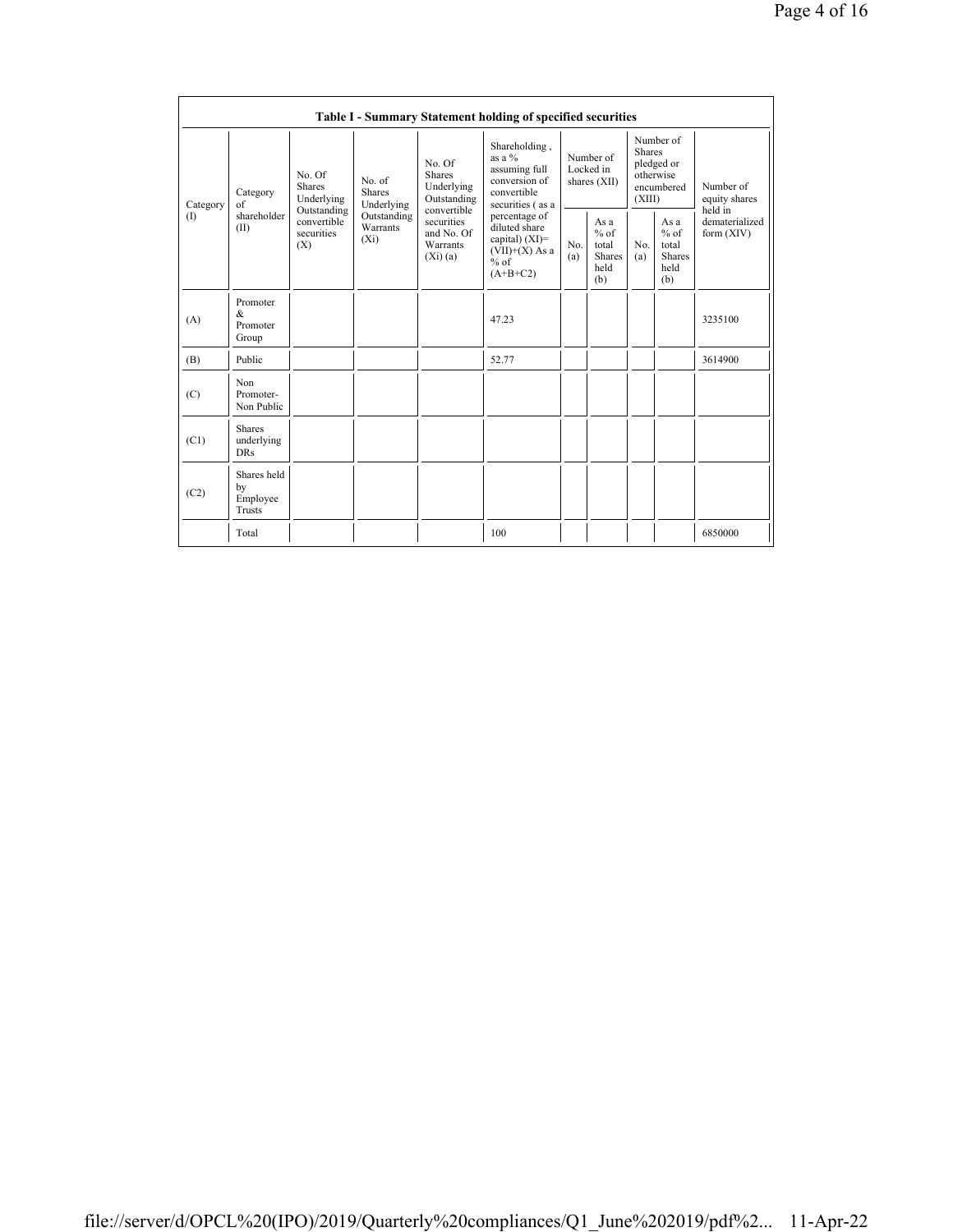|                                                                                                | Table II - Statement showing shareholding pattern of the Promoter and Promoter Group                                |                                                                              |                            |                                 |                                    |                             |                                                  |                           |                                                                  |         |                                 |
|------------------------------------------------------------------------------------------------|---------------------------------------------------------------------------------------------------------------------|------------------------------------------------------------------------------|----------------------------|---------------------------------|------------------------------------|-----------------------------|--------------------------------------------------|---------------------------|------------------------------------------------------------------|---------|---------------------------------|
|                                                                                                |                                                                                                                     |                                                                              | No. of                     | No.<br>Of                       | No. Of                             | Total<br>nos.               | Shareholding<br>as a % of<br>total no. of        |                           | Number of Voting Rights held in<br>each class of securities (IX) |         |                                 |
| Sr.                                                                                            | Category &<br>Name of the<br>Shareholders (I)                                                                       | Nos. Of<br>shareholders<br>(III)                                             | fully<br>paid up<br>equity | Partly<br>paid-<br>up           | shares<br>underlying<br>Depository | shares<br>held<br>$(VII) =$ | shares<br><i>(calculated)</i><br>as per          | No of Voting (XIV) Rights |                                                                  |         | Total<br>as a %                 |
|                                                                                                |                                                                                                                     |                                                                              | shares<br>held $(IV)$      | equity<br>shares<br>held<br>(V) | Receipts<br>(VI)                   | $(IV)^+$<br>$(V)$ +<br>(VI) | SCRR,<br>1957) (VIII)<br>As a % of<br>$(A+B+C2)$ | Class eg:<br>Х            | Class<br>eg:y                                                    | Total   | of<br>Total<br>Voting<br>rights |
| А                                                                                              | Table II - Statement showing shareholding pattern of the Promoter and Promoter Group                                |                                                                              |                            |                                 |                                    |                             |                                                  |                           |                                                                  |         |                                 |
| (1)                                                                                            | Indian                                                                                                              |                                                                              |                            |                                 |                                    |                             |                                                  |                           |                                                                  |         |                                 |
| (a)                                                                                            | Individuals/Hindu<br>undivided Family                                                                               | 6                                                                            | 3235100                    |                                 |                                    | 3235100                     | 47.23                                            | 3235100                   |                                                                  | 3235100 | 47.23                           |
| Sub-Total<br>(A)(1)                                                                            |                                                                                                                     | 6                                                                            | 3235100                    |                                 |                                    | 3235100                     | 47.23                                            | 3235100                   |                                                                  | 3235100 | 47.23                           |
| (2)                                                                                            | Foreign                                                                                                             |                                                                              |                            |                                 |                                    |                             |                                                  |                           |                                                                  |         |                                 |
| Total<br>Shareholding<br>of Promoter<br>and<br>Promoter<br>Group $(A)=$<br>$(A)(1)+(A)$<br>(2) |                                                                                                                     | 6                                                                            | 3235100                    |                                 |                                    | 3235100                     | 47.23                                            | 3235100                   |                                                                  | 3235100 | 47.23                           |
| B                                                                                              |                                                                                                                     | Table III - Statement showing shareholding pattern of the Public shareholder |                            |                                 |                                    |                             |                                                  |                           |                                                                  |         |                                 |
| (1)                                                                                            | Institutions                                                                                                        |                                                                              |                            |                                 |                                    |                             |                                                  |                           |                                                                  |         |                                 |
| (f)                                                                                            | Financial<br>Institutions/<br><b>Banks</b>                                                                          | $\mathbf{1}$                                                                 | 330000                     |                                 |                                    | 330000                      | 4.82                                             | 330000                    |                                                                  | 330000  | 4.82                            |
| Sub-Total<br>(B)(1)                                                                            |                                                                                                                     | $\mathbf{1}$                                                                 | 330000                     |                                 |                                    | 330000                      | 4.82                                             | 330000                    |                                                                  | 330000  | 4.82                            |
| (3)                                                                                            | Non-institutions                                                                                                    |                                                                              |                            |                                 |                                    |                             |                                                  |                           |                                                                  |         |                                 |
| (a(i))                                                                                         | Individuals -<br>i.Individual<br>shareholders<br>holding nominal<br>share capital up<br>to Rs. 2 lakhs.             | 30                                                                           | 280000                     |                                 |                                    | 280000                      | 4.09                                             | 280000                    |                                                                  | 280000  | 4.09                            |
| (a(ii))                                                                                        | Individuals - ii.<br>Individual<br>shareholders<br>holding nominal<br>share capital in<br>excess of Rs. 2<br>lakhs. | 4                                                                            | 480000                     |                                 |                                    | 480000                      | 7.01                                             | 480000                    |                                                                  | 480000  | 7.01                            |
| (e)                                                                                            | Any Other<br>(specify)                                                                                              | 5                                                                            | 2524900                    |                                 |                                    | 2524900                     | 36.86                                            | 2524900                   |                                                                  | 2524900 | 36.86                           |
| Sub-Total<br>(B)(3)                                                                            |                                                                                                                     | 39                                                                           | 3284900                    |                                 |                                    | 3284900                     | 47.95                                            | 3284900                   |                                                                  | 3284900 | 47.95                           |
| <b>Total Public</b><br>Shareholding<br>$(B)=(B)(1)+$<br>$(B)(2)+(B)$<br>(3)                    |                                                                                                                     | 40                                                                           | 3614900                    |                                 |                                    | 3614900                     | 52.77                                            | 3614900                   |                                                                  | 3614900 | 52.77                           |
| С                                                                                              | Table IV - Statement showing shareholding pattern of the Non Promoter- Non Public shareholder                       |                                                                              |                            |                                 |                                    |                             |                                                  |                           |                                                                  |         |                                 |
| Total<br>$(A+B+C2)$                                                                            |                                                                                                                     | 46                                                                           | 6850000                    |                                 |                                    | 6850000                     | 100                                              | 6850000                   |                                                                  | 6850000 | 100                             |
| Total<br>$(A+B+C)$                                                                             |                                                                                                                     | 46                                                                           | 6850000                    |                                 |                                    | 6850000                     | 100                                              | 6850000                   |                                                                  | 6850000 | 100                             |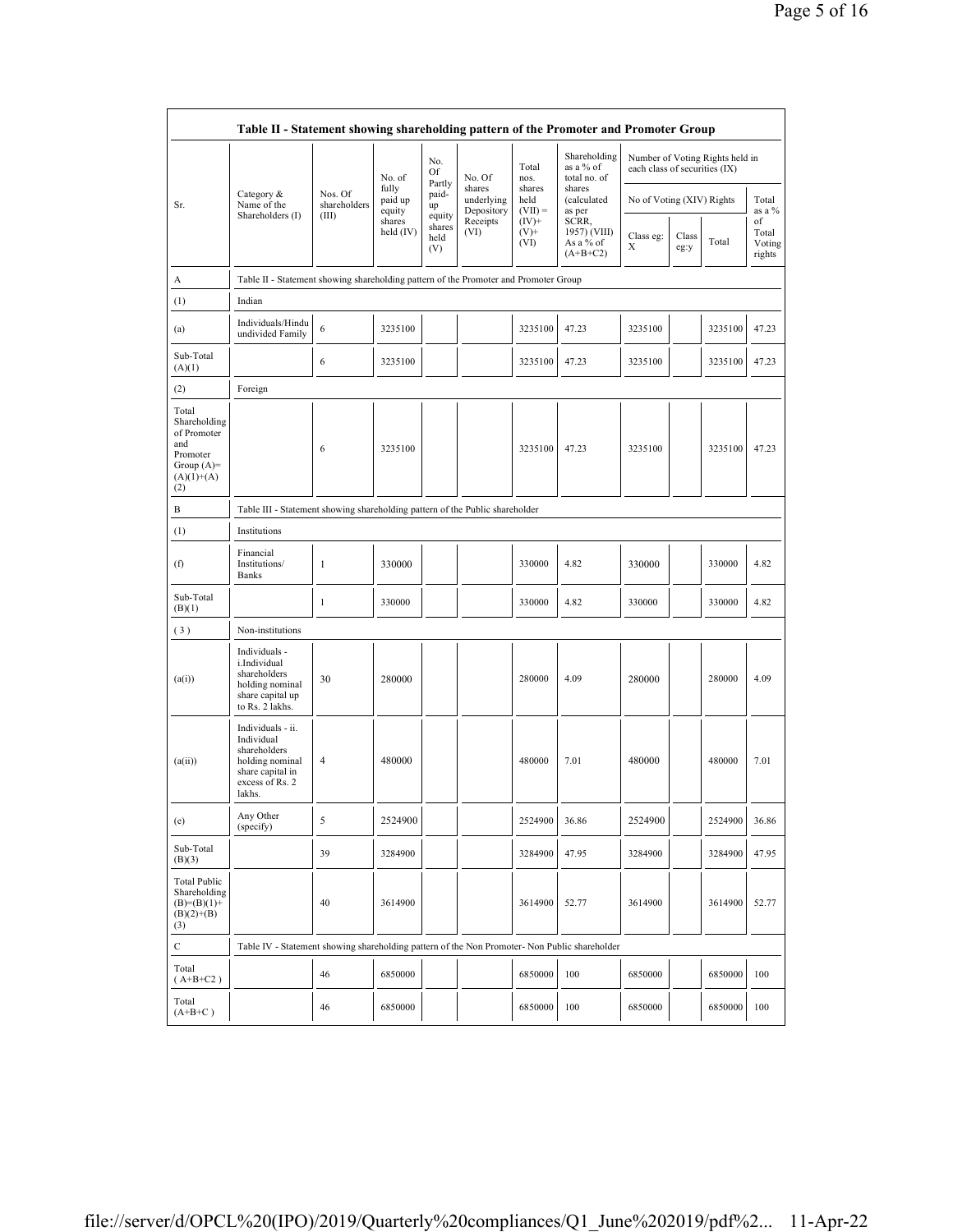|                                                                                         |                                                                                         |                                                      |                                                                             | Table II - Statement showing shareholding pattern of the Promoter and Promoter Group                       |                                        |                                                      |                                                                        |                                                      |                                       |
|-----------------------------------------------------------------------------------------|-----------------------------------------------------------------------------------------|------------------------------------------------------|-----------------------------------------------------------------------------|------------------------------------------------------------------------------------------------------------|----------------------------------------|------------------------------------------------------|------------------------------------------------------------------------|------------------------------------------------------|---------------------------------------|
| Sr.                                                                                     | No. Of<br><b>Shares</b><br>Underlying<br>Outstanding<br>convertible<br>securities $(X)$ | No. of<br><b>Shares</b><br>Underlying<br>Outstanding | No. Of Shares<br>Underlying<br>Outstanding<br>convertible<br>securities and | Shareholding, as<br>a % assuming full<br>conversion of<br>convertible<br>securities (as a<br>percentage of | Number of<br>Locked in<br>shares (XII) |                                                      | Number of<br>Shares<br>pledged or<br>otherwise<br>encumbered<br>(XIII) |                                                      | Number of<br>equity shares<br>held in |
|                                                                                         |                                                                                         | Warrants<br>$(X_i)$                                  | No. Of<br>Warrants (Xi)<br>(a)                                              | diluted share<br>capital) $(XI)$ =<br>$(VII)+(X)$ As a %<br>of $(A+B+C2)$                                  | No.<br>(a)                             | As a $%$<br>of total<br><b>Shares</b><br>held<br>(b) | No.<br>(a)                                                             | As a $%$<br>of total<br><b>Shares</b><br>held<br>(b) | dematerialized<br>form (XIV)          |
| A                                                                                       |                                                                                         |                                                      |                                                                             | Table II - Statement showing shareholding pattern of the Promoter and Promoter Group                       |                                        |                                                      |                                                                        |                                                      |                                       |
| (1)                                                                                     | Indian                                                                                  |                                                      |                                                                             |                                                                                                            |                                        |                                                      |                                                                        |                                                      |                                       |
| (a)                                                                                     |                                                                                         |                                                      |                                                                             | 47.23                                                                                                      |                                        |                                                      |                                                                        |                                                      | 3235100                               |
| Sub-Total (A)<br>(1)                                                                    |                                                                                         |                                                      |                                                                             | 47.23                                                                                                      |                                        |                                                      |                                                                        |                                                      | 3235100                               |
| (2)                                                                                     | Foreign                                                                                 |                                                      |                                                                             |                                                                                                            |                                        |                                                      |                                                                        |                                                      |                                       |
| Total<br>Shareholding<br>of Promoter<br>and Promoter<br>Group $(A)=$<br>$(A)(1)+(A)(2)$ |                                                                                         |                                                      |                                                                             | 47.23                                                                                                      |                                        |                                                      |                                                                        |                                                      | 3235100                               |
| B                                                                                       |                                                                                         |                                                      |                                                                             | Table III - Statement showing shareholding pattern of the Public shareholder                               |                                        |                                                      |                                                                        |                                                      |                                       |
| (1)                                                                                     | Institutions                                                                            |                                                      |                                                                             |                                                                                                            |                                        |                                                      |                                                                        |                                                      |                                       |
| (f)                                                                                     |                                                                                         |                                                      |                                                                             | 4.82                                                                                                       |                                        |                                                      |                                                                        |                                                      | 330000                                |
| Sub-Total (B)<br>(1)                                                                    |                                                                                         |                                                      |                                                                             | 4.82                                                                                                       |                                        |                                                      |                                                                        |                                                      | 330000                                |
| (3)                                                                                     | Non-institutions                                                                        |                                                      |                                                                             |                                                                                                            |                                        |                                                      |                                                                        |                                                      |                                       |
| (a(i))                                                                                  |                                                                                         |                                                      |                                                                             | 4.09                                                                                                       |                                        |                                                      |                                                                        |                                                      | 280000                                |
| (a(ii))                                                                                 |                                                                                         |                                                      |                                                                             | 7.01                                                                                                       |                                        |                                                      |                                                                        |                                                      | 480000                                |
| (e)                                                                                     |                                                                                         |                                                      |                                                                             | 36.86                                                                                                      |                                        |                                                      |                                                                        |                                                      | 2524900                               |
| Sub-Total (B)<br>(3)                                                                    |                                                                                         |                                                      |                                                                             | 47.95                                                                                                      |                                        |                                                      |                                                                        |                                                      | 3284900                               |
| <b>Total Public</b><br>Shareholding<br>$(B)=(B)(1)+$<br>$(B)(2)+(B)(3)$                 |                                                                                         |                                                      |                                                                             | 52.77                                                                                                      |                                        |                                                      |                                                                        |                                                      | 3614900                               |
| C                                                                                       |                                                                                         |                                                      |                                                                             | Table IV - Statement showing shareholding pattern of the Non Promoter- Non Public shareholder              |                                        |                                                      |                                                                        |                                                      |                                       |
| Total<br>$(A+B+C2)$                                                                     |                                                                                         |                                                      |                                                                             | 100                                                                                                        |                                        |                                                      |                                                                        |                                                      | 6850000                               |
| Total<br>$(A+B+C)$                                                                      |                                                                                         |                                                      |                                                                             | 100                                                                                                        |                                        |                                                      |                                                                        |                                                      | 6850000                               |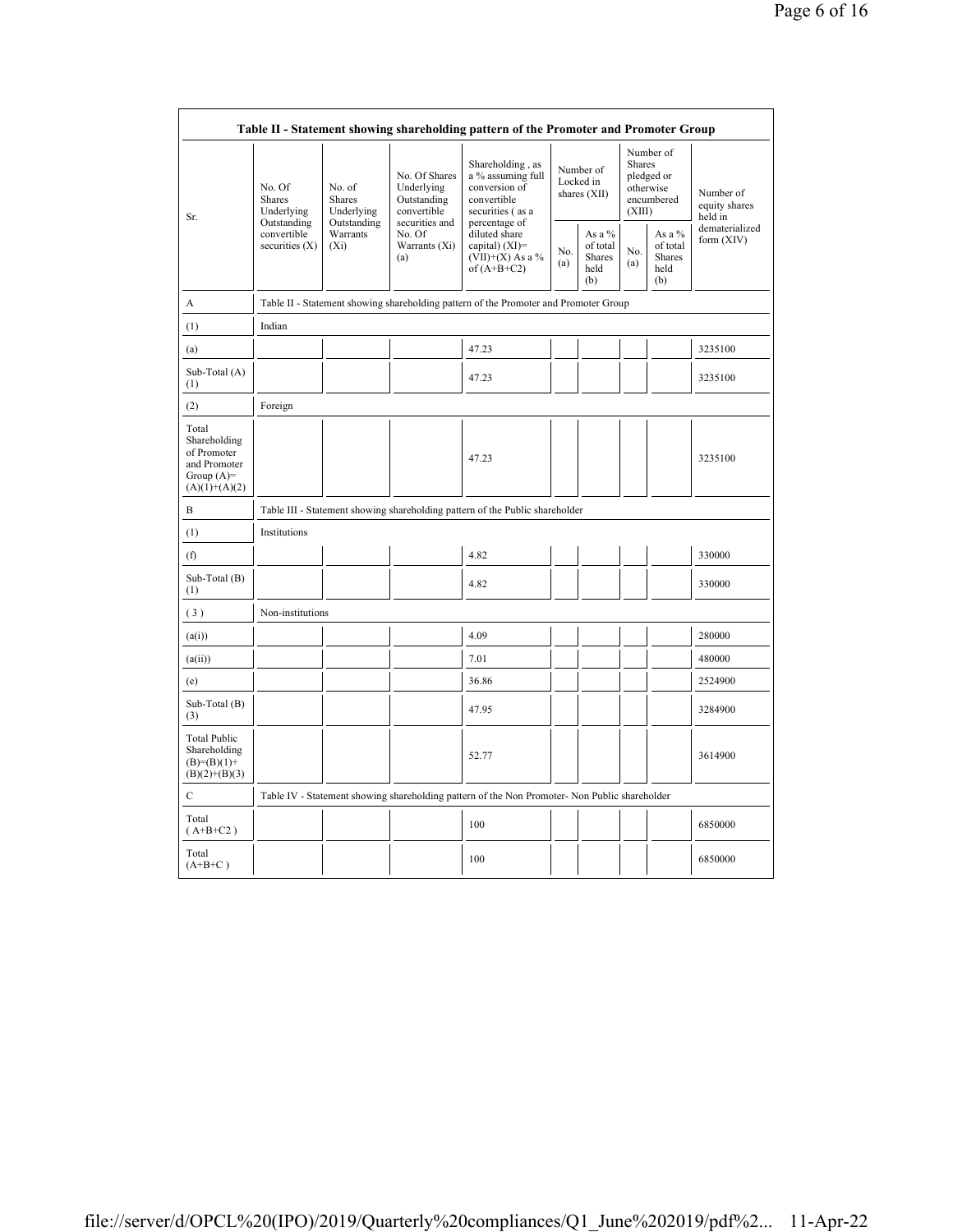| Individuals/Hindu undivided Family                                                                                                                                                        |                                                               |                                        |                                       |                         |                   |                      |  |  |
|-------------------------------------------------------------------------------------------------------------------------------------------------------------------------------------------|---------------------------------------------------------------|----------------------------------------|---------------------------------------|-------------------------|-------------------|----------------------|--|--|
| Searial No.                                                                                                                                                                               | 1                                                             | $\overline{c}$                         | 3                                     | 4                       | 5                 | 6                    |  |  |
| Name of the<br>Shareholders (I)                                                                                                                                                           | OM PRAKASH<br>AGARWAL                                         | <b>SATISH</b><br><b>KUMAR</b><br>GOYAL | <b>ASHOK</b><br><b>KUMAR</b><br>GOYAL | <b>KUSUM</b><br>AGARWAL | <b>HEERA DEVI</b> | <b>MOON</b><br>GOYAL |  |  |
| PAN(II)                                                                                                                                                                                   | AAKPA8385Q                                                    | AAPPG6375H                             | AARPG3149D                            | AAYPA0762F              | AAZPD2911Q        | ACXPG5181D           |  |  |
| No. of fully paid<br>up equity shares<br>held (IV)                                                                                                                                        | 968100                                                        | 1180000                                | 1000000                               | 4000                    | 82000             | 1000                 |  |  |
| No. Of Partly paid-<br>up equity shares<br>held(V)                                                                                                                                        |                                                               |                                        |                                       |                         |                   |                      |  |  |
| No. Of shares<br>underlying<br>Depository<br>Receipts (VI)                                                                                                                                |                                                               |                                        |                                       |                         |                   |                      |  |  |
| Total nos. shares<br>held $(VII) = (IV) +$<br>$(V)+(VI)$                                                                                                                                  | 968100                                                        | 1180000                                | 1000000                               | 4000                    | 82000             | 1000                 |  |  |
| Shareholding as a<br>% of total no. of<br>shares (calculated<br>as per SCRR,<br>1957) (VIII) As a<br>% of $(A+B+C2)$                                                                      | 14.13                                                         | 17.23                                  | 14.6                                  | 0.06                    | 1.2               | 0.01                 |  |  |
|                                                                                                                                                                                           | Number of Voting Rights held in each class of securities (IX) |                                        |                                       |                         |                   |                      |  |  |
| Class eg:X                                                                                                                                                                                | 968100                                                        | 1180000                                | 1000000                               | 4000                    | 82000             | 1000                 |  |  |
| Class eg:y                                                                                                                                                                                |                                                               |                                        |                                       |                         |                   |                      |  |  |
| Total                                                                                                                                                                                     | 968100                                                        | 1180000                                | 1000000                               | 4000                    | 82000             | 1000                 |  |  |
| Total as a % of<br><b>Total Voting rights</b>                                                                                                                                             | 14.13                                                         | 17.23                                  | 14.6                                  | 0.06                    | 1.2               | 0.01                 |  |  |
| No. Of Shares<br>Underlying<br>Outstanding<br>convertible<br>securities $(X)$                                                                                                             |                                                               |                                        |                                       |                         |                   |                      |  |  |
| No. of Shares<br>Underlying<br>Outstanding<br>Warrants (Xi)                                                                                                                               |                                                               |                                        |                                       |                         |                   |                      |  |  |
| No. Of Shares<br>Underlying<br>Outstanding<br>convertible<br>securities and No.<br>Of Warrants (Xi)<br>(a)                                                                                |                                                               |                                        |                                       |                         |                   |                      |  |  |
| Shareholding, as a<br>% assuming full<br>conversion of<br>convertible<br>securities (as a<br>percentage of<br>diluted share<br>capital) (XI)= (VII)<br>$+(Xi)(a)$ As a % of<br>$(A+B+C2)$ | 14.13                                                         | 17.23                                  | 14.6                                  | 0.06                    | 1.2               | 0.01                 |  |  |
| Number of Locked in shares (XII)                                                                                                                                                          |                                                               |                                        |                                       |                         |                   |                      |  |  |
| No. (a)                                                                                                                                                                                   |                                                               |                                        |                                       |                         |                   |                      |  |  |
| As a % of total<br>Shares held (b)                                                                                                                                                        |                                                               |                                        |                                       |                         |                   |                      |  |  |
|                                                                                                                                                                                           | Number of Shares pledged or otherwise encumbered (XIII)       |                                        |                                       |                         |                   |                      |  |  |
| No. (a)                                                                                                                                                                                   |                                                               |                                        |                                       |                         |                   |                      |  |  |
| As a % of total<br>Shares held (b)                                                                                                                                                        |                                                               |                                        |                                       |                         |                   |                      |  |  |
| Number of equity<br>shares held in<br>dematerialized                                                                                                                                      | 968100                                                        | 1180000                                | 1000000                               | 4000                    | 82000             | 1000                 |  |  |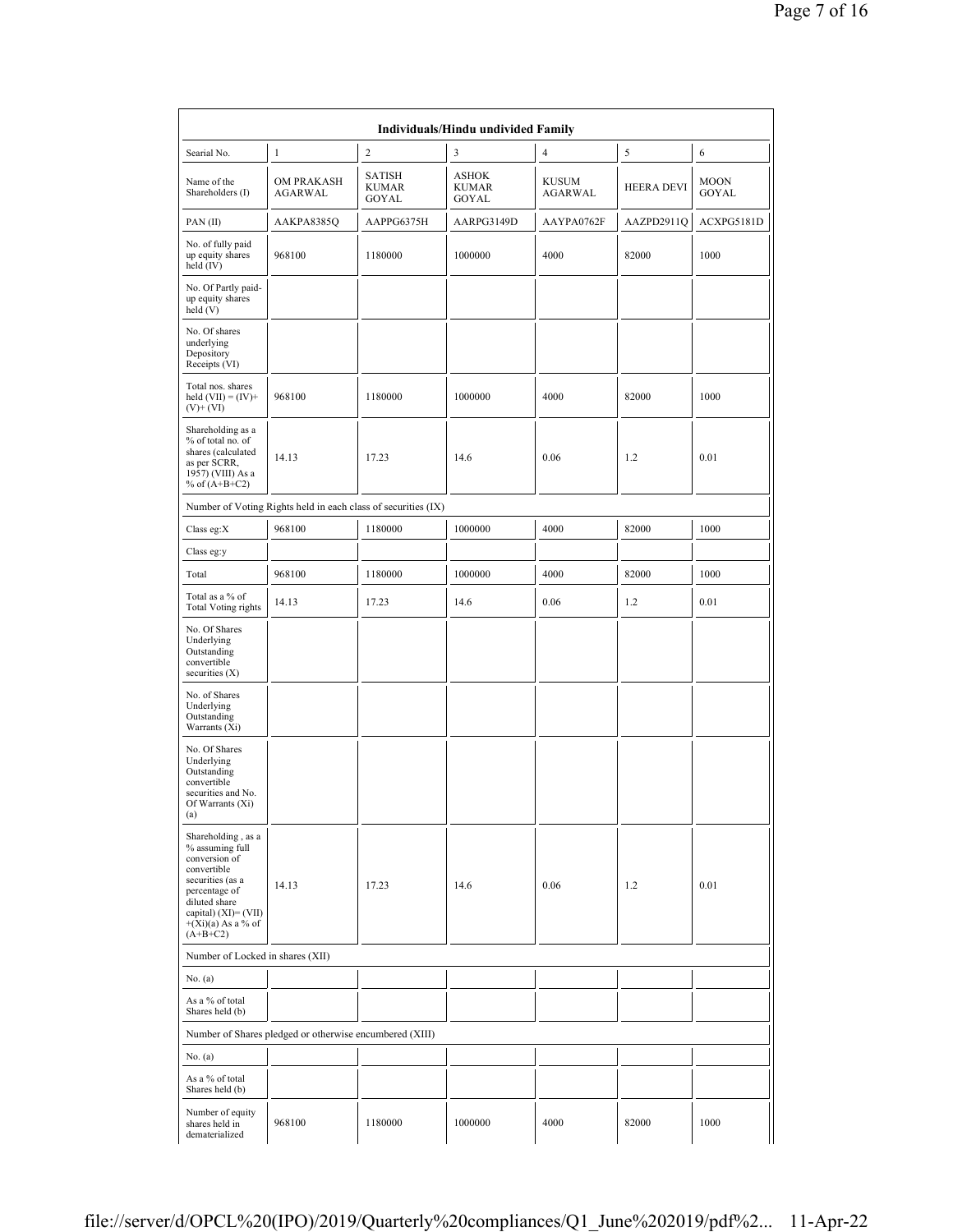| form $(XIV)$                    |  |  |  |
|---------------------------------|--|--|--|
| Reason for not providing PAN    |  |  |  |
| Reason for not<br>providing PAN |  |  |  |
| Shareholder type                |  |  |  |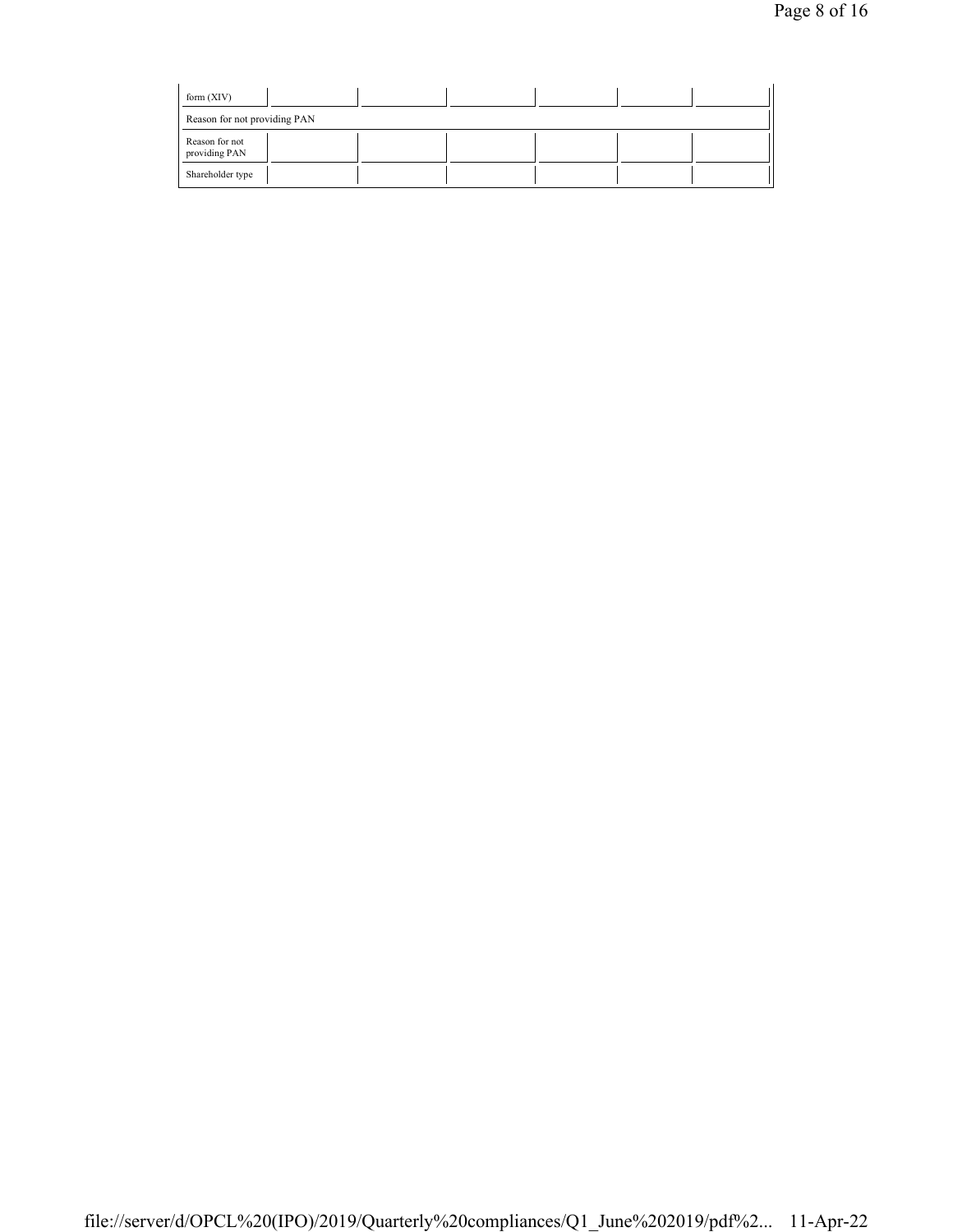| Individuals/Hindu undivided Family                                                                                                                                                           |                       |  |  |  |  |
|----------------------------------------------------------------------------------------------------------------------------------------------------------------------------------------------|-----------------------|--|--|--|--|
| Searial No.                                                                                                                                                                                  |                       |  |  |  |  |
| Name of the<br>Shareholders (I)                                                                                                                                                              | Click here to go back |  |  |  |  |
| PAN(II)                                                                                                                                                                                      | Total                 |  |  |  |  |
| No. of fully paid<br>up equity shares<br>held (IV)                                                                                                                                           | 3235100               |  |  |  |  |
| No. Of Partly paid-<br>up equity shares<br>held (V)                                                                                                                                          |                       |  |  |  |  |
| No. Of shares<br>underlying<br>Depository<br>Receipts (VI)                                                                                                                                   |                       |  |  |  |  |
| Total nos. shares<br>held $(VII) = (IV) +$<br>$(V)+(VI)$                                                                                                                                     | 3235100               |  |  |  |  |
| Shareholding as a<br>% of total no. of<br>shares (calculated<br>as per SCRR,<br>1957) (VIII) As a<br>% of $(A+B+C2)$                                                                         | 47.23                 |  |  |  |  |
| Number of Voting Rights held in each class of securities (IX)                                                                                                                                |                       |  |  |  |  |
| Class eg:X                                                                                                                                                                                   | 3235100               |  |  |  |  |
| Class eg:y                                                                                                                                                                                   |                       |  |  |  |  |
| Total                                                                                                                                                                                        | 3235100               |  |  |  |  |
| Total as a % of<br><b>Total Voting rights</b>                                                                                                                                                | 47.23                 |  |  |  |  |
| No. Of Shares<br>Underlying<br>Outstanding<br>convertible<br>securities $(X)$                                                                                                                |                       |  |  |  |  |
| No. of Shares<br>Underlying<br>Outstanding<br>Warrants (Xi)                                                                                                                                  |                       |  |  |  |  |
| No. Of Shares<br>Underlying<br>Outstanding<br>convertible<br>securities and No.<br>Of Warrants (Xi)<br>(a)                                                                                   |                       |  |  |  |  |
| Shareholding, as a<br>% assuming full<br>conversion of<br>convertible<br>securities (as a<br>percentage of<br>diluted share<br>capital) $(XI) = (VII)$<br>$+(Xi)(a)$ As a % of<br>$(A+B+C2)$ | 47.23                 |  |  |  |  |
| Number of Locked in shares (XII)                                                                                                                                                             |                       |  |  |  |  |
| No. (a)                                                                                                                                                                                      |                       |  |  |  |  |
| As a % of total<br>Shares held (b)                                                                                                                                                           |                       |  |  |  |  |
| Number of Shares pledged or otherwise encumbered (XIII)                                                                                                                                      |                       |  |  |  |  |
| No. $(a)$                                                                                                                                                                                    |                       |  |  |  |  |
| As a % of total<br>Shares held (b)                                                                                                                                                           |                       |  |  |  |  |
| Number of equity<br>shares held in<br>dematerialized<br>form (XIV)                                                                                                                           | 3235100               |  |  |  |  |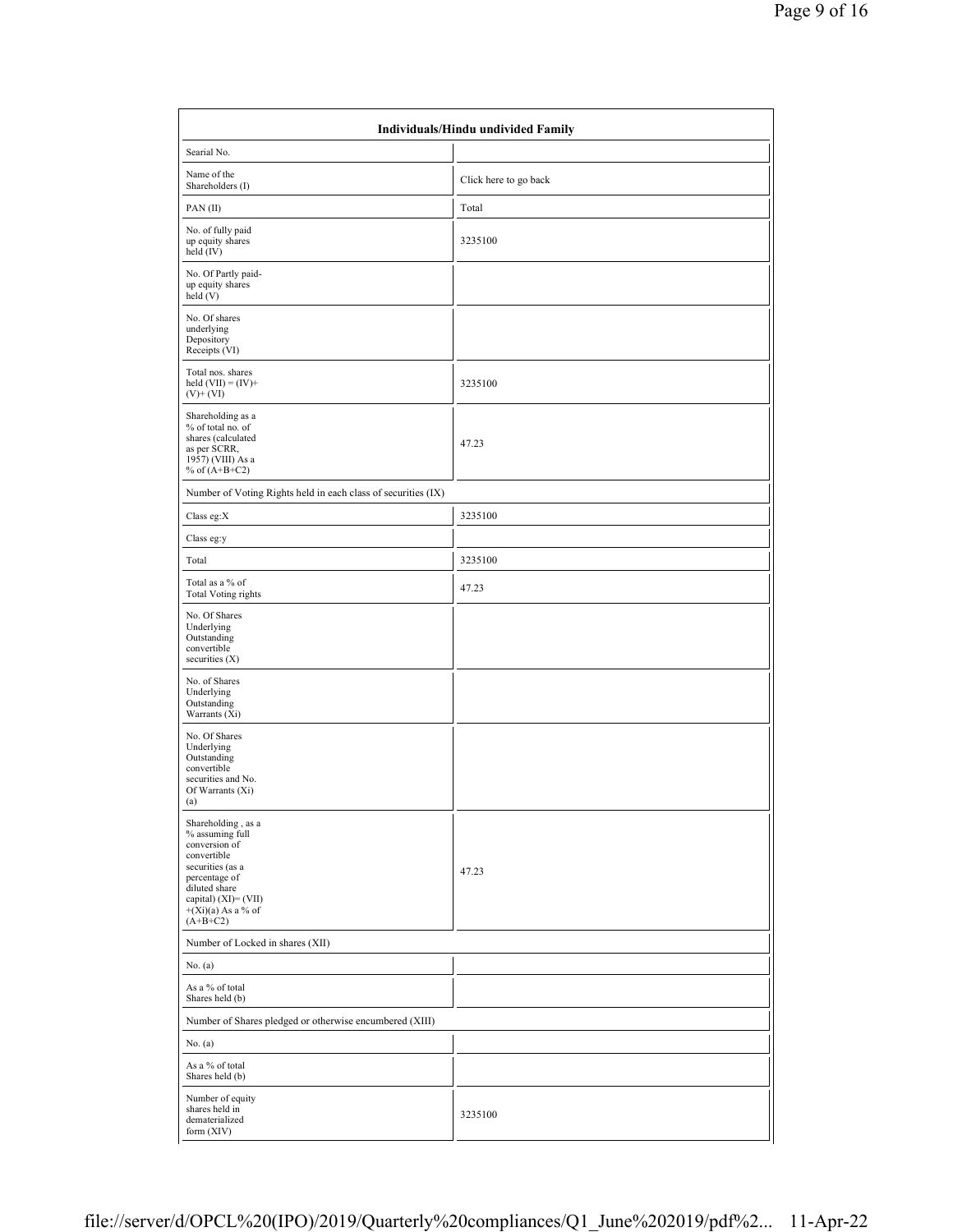| Reason for not providing PAN    |  |
|---------------------------------|--|
| Reason for not<br>providing PAN |  |
| Shareholder type                |  |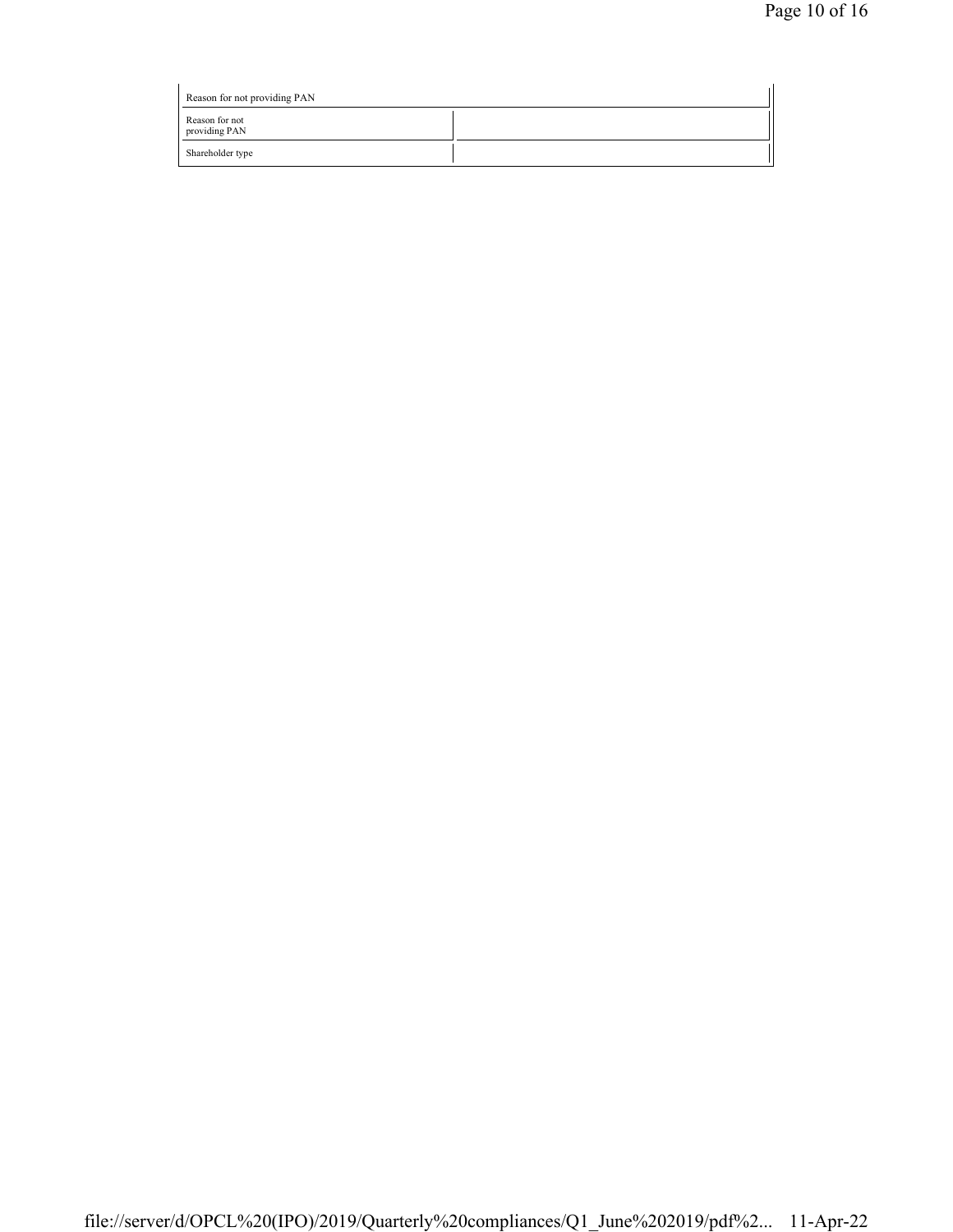|                                                                                                                                                                                       | <b>Financial Institutions/ Banks</b>                          |                       |  |  |  |  |  |  |
|---------------------------------------------------------------------------------------------------------------------------------------------------------------------------------------|---------------------------------------------------------------|-----------------------|--|--|--|--|--|--|
| Searial No.                                                                                                                                                                           | $\mathbf{1}$                                                  |                       |  |  |  |  |  |  |
| Name of the<br>Shareholders (I)                                                                                                                                                       | CANARA BANK-NEW DELHI                                         | Click here to go back |  |  |  |  |  |  |
| PAN(II)                                                                                                                                                                               | AAACC6106G                                                    | Total                 |  |  |  |  |  |  |
| No. of fully paid<br>up equity shares<br>held (IV)                                                                                                                                    | 330000                                                        | 330000                |  |  |  |  |  |  |
| No. Of Partly paid-<br>up equity shares<br>held(V)                                                                                                                                    |                                                               |                       |  |  |  |  |  |  |
| No. Of shares<br>underlying<br>Depository<br>Receipts (VI)                                                                                                                            |                                                               |                       |  |  |  |  |  |  |
| Total nos. shares<br>held $(VII) = (IV) +$<br>$(V)+(VI)$                                                                                                                              | 330000                                                        | 330000                |  |  |  |  |  |  |
| Shareholding as a<br>% of total no. of<br>shares (calculated<br>as per SCRR,<br>1957) (VIII) As a<br>% of $(A+B+C2)$                                                                  | 4.82                                                          | 4.82                  |  |  |  |  |  |  |
|                                                                                                                                                                                       | Number of Voting Rights held in each class of securities (IX) |                       |  |  |  |  |  |  |
| Class eg: X                                                                                                                                                                           | 330000                                                        | 330000                |  |  |  |  |  |  |
| Class eg:y                                                                                                                                                                            |                                                               |                       |  |  |  |  |  |  |
| Total                                                                                                                                                                                 | 330000                                                        | 330000                |  |  |  |  |  |  |
| Total as a % of<br><b>Total Voting rights</b>                                                                                                                                         | 4.82                                                          | 4.82                  |  |  |  |  |  |  |
| No. Of Shares<br>Underlying<br>Outstanding<br>convertible<br>securities $(X)$                                                                                                         |                                                               |                       |  |  |  |  |  |  |
| No. of Shares<br>Underlying<br>Outstanding<br>Warrants $(X_i)$                                                                                                                        |                                                               |                       |  |  |  |  |  |  |
| No. Of Shares<br>Underlying<br>Outstanding<br>convertible<br>securities and No.<br>Of Warrants (Xi)<br>(a)                                                                            |                                                               |                       |  |  |  |  |  |  |
| Shareholding, as a<br>% assuming full<br>conversion of<br>convertible<br>securities (as a<br>percentage of<br>diluted share<br>capital) (XI)= (VII)<br>$+(X)$ As a % of<br>$(A+B+C2)$ | 4.82                                                          | 4.82                  |  |  |  |  |  |  |
|                                                                                                                                                                                       | Number of Locked in shares (XII)                              |                       |  |  |  |  |  |  |
| No. (a)                                                                                                                                                                               |                                                               |                       |  |  |  |  |  |  |
| As a % of total<br>Shares held (b)                                                                                                                                                    |                                                               |                       |  |  |  |  |  |  |
| Number of equity<br>shares held in<br>dematerialized<br>form (XIV)                                                                                                                    | 330000                                                        | 330000                |  |  |  |  |  |  |
| Reason for not providing PAN                                                                                                                                                          |                                                               |                       |  |  |  |  |  |  |
| Reason for not<br>providing PAN                                                                                                                                                       |                                                               |                       |  |  |  |  |  |  |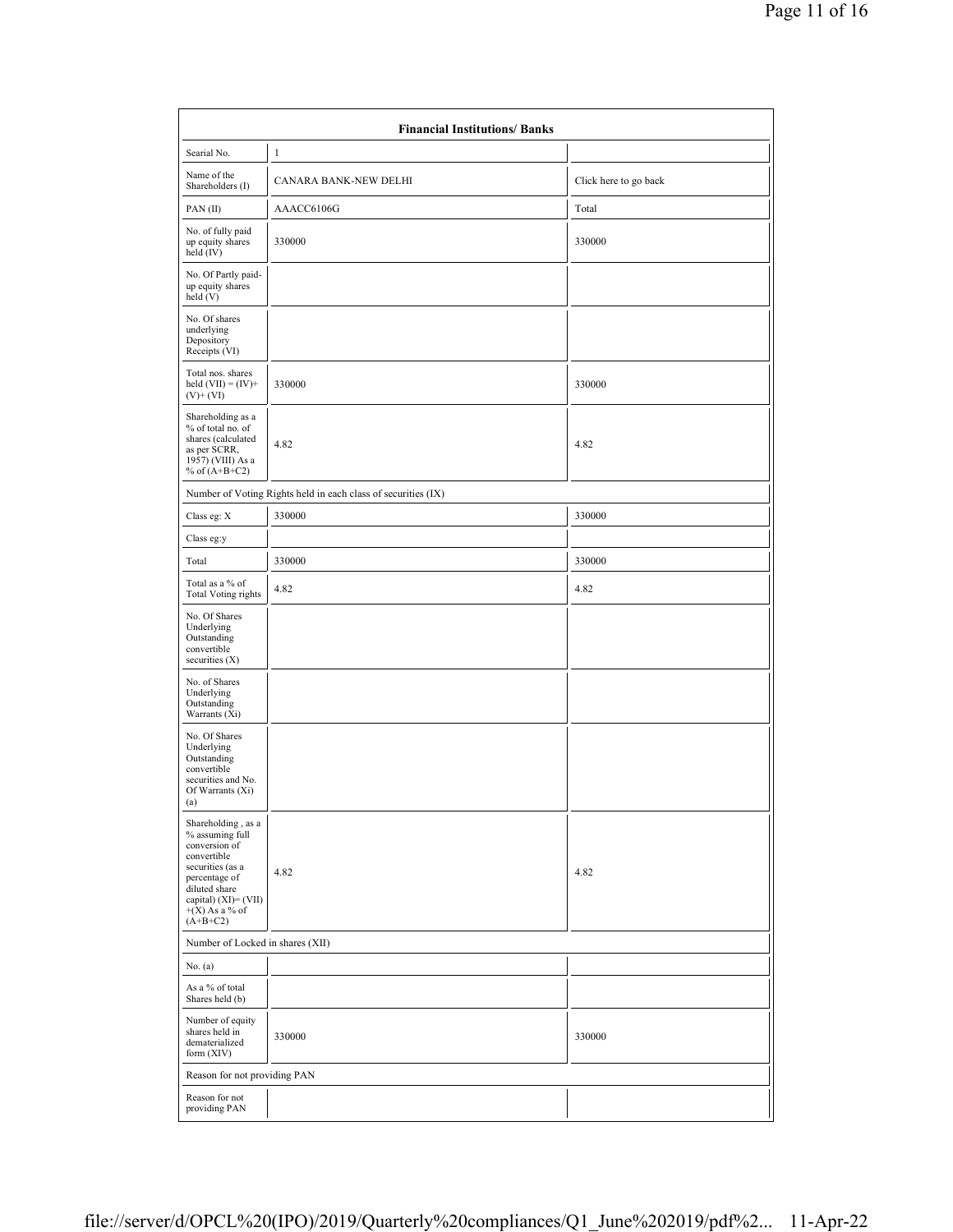| Individuals - ii. Individual shareholders holding nominal share capital in excess of Rs. 2 lakhs.                                                                                        |                                                               |                   |                  |                       |  |  |  |
|------------------------------------------------------------------------------------------------------------------------------------------------------------------------------------------|---------------------------------------------------------------|-------------------|------------------|-----------------------|--|--|--|
| Searial No.                                                                                                                                                                              | $\mathbf{1}$                                                  | $\overline{c}$    | 3                |                       |  |  |  |
| Name of the<br>Shareholders (I)                                                                                                                                                          | AMIT AGRAWAL                                                  | ASHOK KUMAR GOYAL | <b>SAVITHA S</b> | Click here to go back |  |  |  |
| PAN(II)                                                                                                                                                                                  | AGWPA5408Q                                                    | AARPG3149D        | AIJPS2695E       | Total                 |  |  |  |
| No. of fully paid<br>up equity shares<br>held (IV)                                                                                                                                       | 190000                                                        | 160000            | 100000           | 450000                |  |  |  |
| No. Of Partly paid-<br>up equity shares<br>held (V)                                                                                                                                      |                                                               |                   |                  |                       |  |  |  |
| No. Of shares<br>underlying<br>Depository<br>Receipts (VI)                                                                                                                               |                                                               |                   |                  |                       |  |  |  |
| Total nos. shares<br>held $(VII) = (IV) +$<br>$(V)+(VI)$                                                                                                                                 | 190000                                                        | 160000            | 100000           | 450000                |  |  |  |
| Shareholding as a<br>% of total no. of<br>shares (calculated<br>as per SCRR,<br>1957) (VIII) As a<br>% of $(A+B+C2)$                                                                     | 2.77                                                          | 2.34              | 1.46             | 6.57                  |  |  |  |
|                                                                                                                                                                                          | Number of Voting Rights held in each class of securities (IX) |                   |                  |                       |  |  |  |
| Class eg: X                                                                                                                                                                              | 190000                                                        | 160000            | 100000           | 450000                |  |  |  |
| Class eg:y                                                                                                                                                                               |                                                               |                   |                  |                       |  |  |  |
| Total                                                                                                                                                                                    | 190000                                                        | 160000            | 100000           | 450000                |  |  |  |
| Total as a % of<br><b>Total Voting rights</b>                                                                                                                                            | 2.77                                                          | 2.34              | 1.46             | 6.57                  |  |  |  |
| No. Of Shares<br>Underlying<br>Outstanding<br>convertible<br>securities $(X)$                                                                                                            |                                                               |                   |                  |                       |  |  |  |
| No. of Shares<br>Underlying<br>Outstanding<br>Warrants (Xi)                                                                                                                              |                                                               |                   |                  |                       |  |  |  |
| No. Of Shares<br>Underlying<br>Outstanding<br>convertible<br>securities and No.<br>Of Warrants (Xi)<br>(a)                                                                               |                                                               |                   |                  |                       |  |  |  |
| Shareholding, as a<br>% assuming full<br>conversion of<br>convertible<br>securities (as a<br>percentage of<br>diluted share<br>capital) $(XI) = (VII)$<br>$+(X)$ As a % of<br>$(A+B+C2)$ | 2.77                                                          | 2.34              | 1.46             | 6.57                  |  |  |  |
| Number of Locked in shares (XII)                                                                                                                                                         |                                                               |                   |                  |                       |  |  |  |
| No. (a)                                                                                                                                                                                  |                                                               |                   |                  |                       |  |  |  |
| As a % of total<br>Shares held (b)                                                                                                                                                       |                                                               |                   |                  |                       |  |  |  |
| Number of equity<br>shares held in<br>dematerialized<br>form $(XIV)$                                                                                                                     | 190000                                                        | 160000            | 100000           | 450000                |  |  |  |
| Reason for not providing PAN                                                                                                                                                             |                                                               |                   |                  |                       |  |  |  |
| Reason for not<br>providing PAN                                                                                                                                                          |                                                               |                   |                  |                       |  |  |  |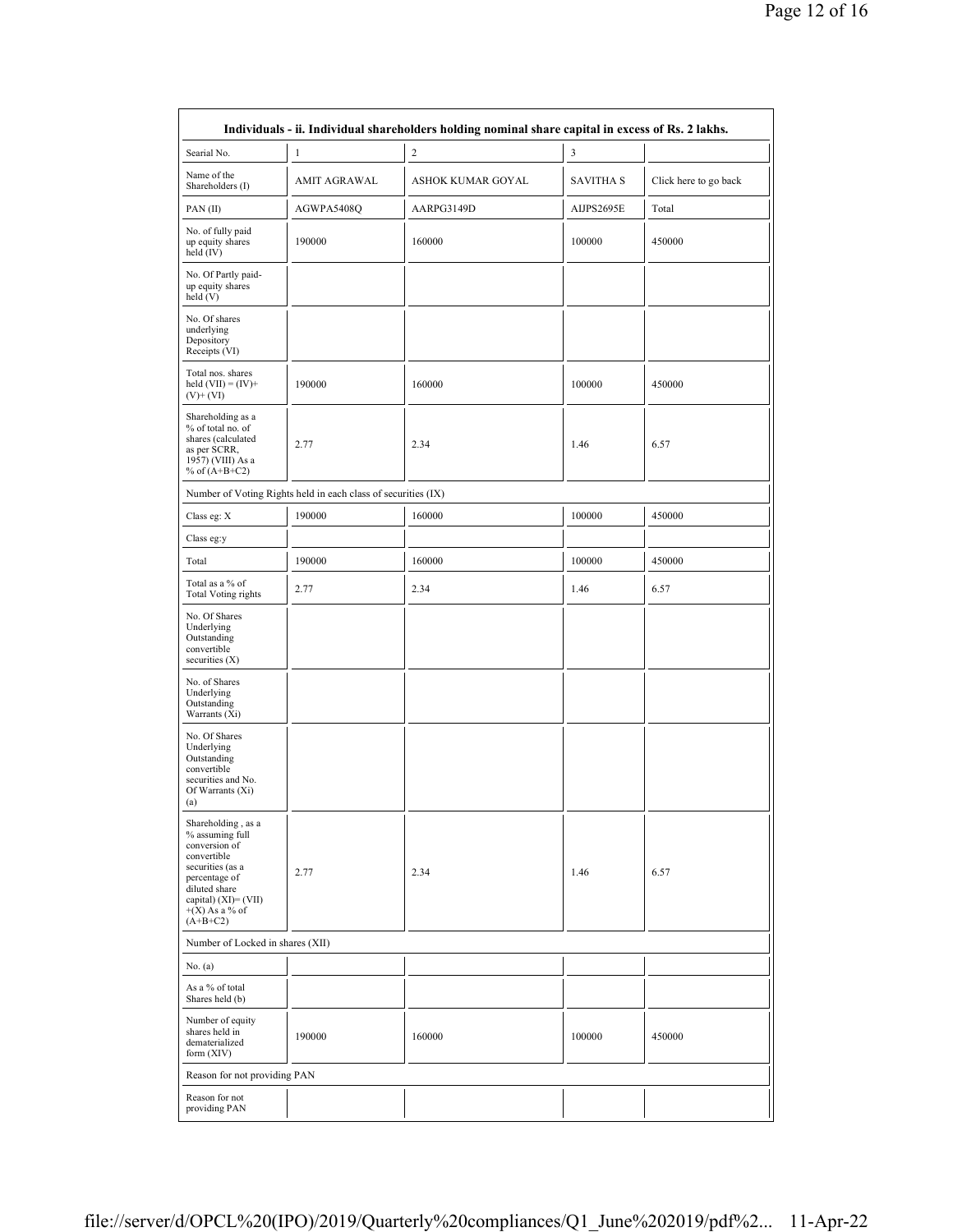|                                                                                                                                                                                       |                                                               | Any Other (specify)                           |                     |                          |
|---------------------------------------------------------------------------------------------------------------------------------------------------------------------------------------|---------------------------------------------------------------|-----------------------------------------------|---------------------|--------------------------|
| Searial No.                                                                                                                                                                           | 1                                                             | $\overline{c}$                                | 3                   |                          |
| Category                                                                                                                                                                              | <b>Bodies Corporate</b>                                       | <b>Bodies Corporate</b>                       | Clearing<br>Members |                          |
| Category / More<br>than 1 percentage                                                                                                                                                  | More than 1 percentage of<br>shareholding                     | More than 1 percentage of shareholding        | Category            |                          |
| Name of the<br>Shareholders (I)                                                                                                                                                       | A.G.SHARES AND SEC.<br>LTD.                                   | RAJARAM SOFTWARE SOLUTIONS<br>PRIVATE LIMITED |                     | Click here to<br>go back |
| PAN(II)                                                                                                                                                                               | AAACA7646M                                                    | AADCR1875J                                    |                     | Total                    |
| No. of the<br>Shareholders (I)                                                                                                                                                        | 1                                                             | 1                                             | 1                   | 1                        |
| No. of fully paid<br>up equity shares<br>held (IV)                                                                                                                                    | 150000                                                        | 2344900                                       | 5000                | 5000                     |
| No. Of Partly paid-<br>up equity shares<br>held (V)                                                                                                                                   |                                                               |                                               |                     |                          |
| No. Of shares<br>underlying<br>Depository<br>Receipts (VI)                                                                                                                            |                                                               |                                               |                     |                          |
| Total nos. shares<br>held $(VII) = (IV) +$<br>$(V)+(VI)$                                                                                                                              | 150000                                                        | 2344900                                       | 5000                | 5000                     |
| Shareholding as a<br>% of total no. of<br>shares (calculated<br>as per SCRR,<br>1957) (VIII) As a<br>% of $(A+B+C2)$                                                                  | 2.19                                                          | 34.23                                         | 0.07                | 0.07                     |
|                                                                                                                                                                                       | Number of Voting Rights held in each class of securities (IX) |                                               |                     |                          |
| Class eg: X                                                                                                                                                                           | 150000                                                        | 2344900                                       | 5000                | 5000                     |
| Class eg:y                                                                                                                                                                            |                                                               |                                               |                     |                          |
| Total                                                                                                                                                                                 | 150000                                                        | 2344900                                       | 5000                | 5000                     |
| Total as a % of<br><b>Total Voting rights</b>                                                                                                                                         | 2.19                                                          | 34.23                                         | 0.07                | 0.07                     |
| No. Of Shares<br>Underlying<br>Outstanding<br>convertible<br>securities $(X)$                                                                                                         |                                                               |                                               |                     |                          |
| No. of Shares<br>Underlying<br>Outstanding<br>Warrants (Xi)                                                                                                                           |                                                               |                                               |                     |                          |
| No. Of Shares<br>Underlying<br>Outstanding<br>convertible<br>securities and No.<br>Of Warrants (Xi)<br>(a)                                                                            |                                                               |                                               |                     |                          |
| Shareholding, as a<br>% assuming full<br>conversion of<br>convertible<br>securities (as a<br>percentage of<br>diluted share<br>capital) (XI)= (VII)<br>$+(X)$ As a % of<br>$(A+B+C2)$ | 2.19                                                          | 34.23                                         | 0.07                | 0.07                     |
| Number of Locked in shares (XII)                                                                                                                                                      |                                                               |                                               |                     |                          |
| No. $(a)$                                                                                                                                                                             |                                                               |                                               |                     |                          |
| As a % of total<br>Shares held (b)                                                                                                                                                    |                                                               |                                               |                     |                          |
| Number of equity                                                                                                                                                                      |                                                               |                                               |                     |                          |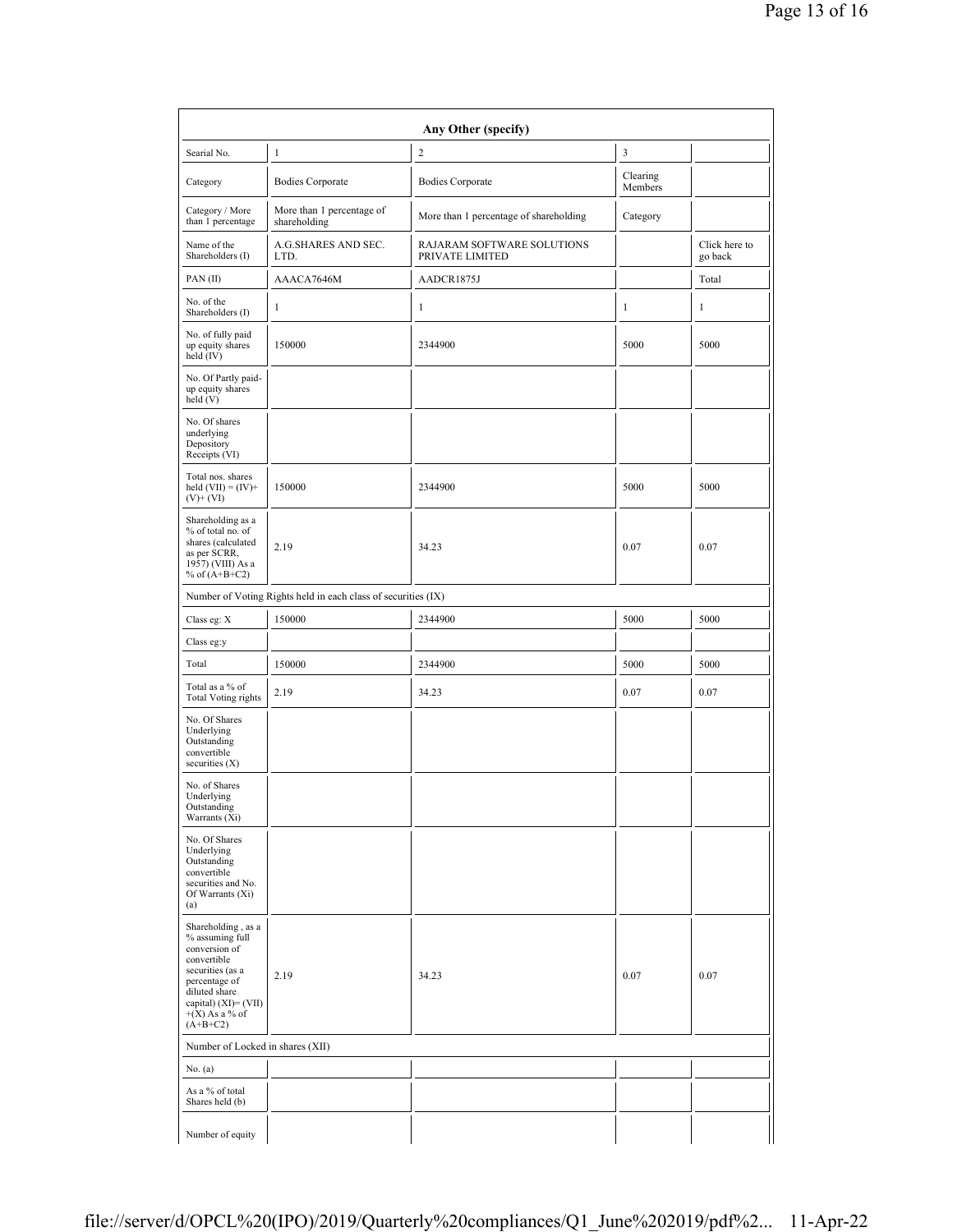| shares held in<br>dematerialized<br>form $(XIV)$ | 150000 | 2344900 | 5000 | 5000 |  |
|--------------------------------------------------|--------|---------|------|------|--|
| Reason for not providing PAN                     |        |         |      |      |  |
| Reason for not<br>providing PAN                  |        |         |      |      |  |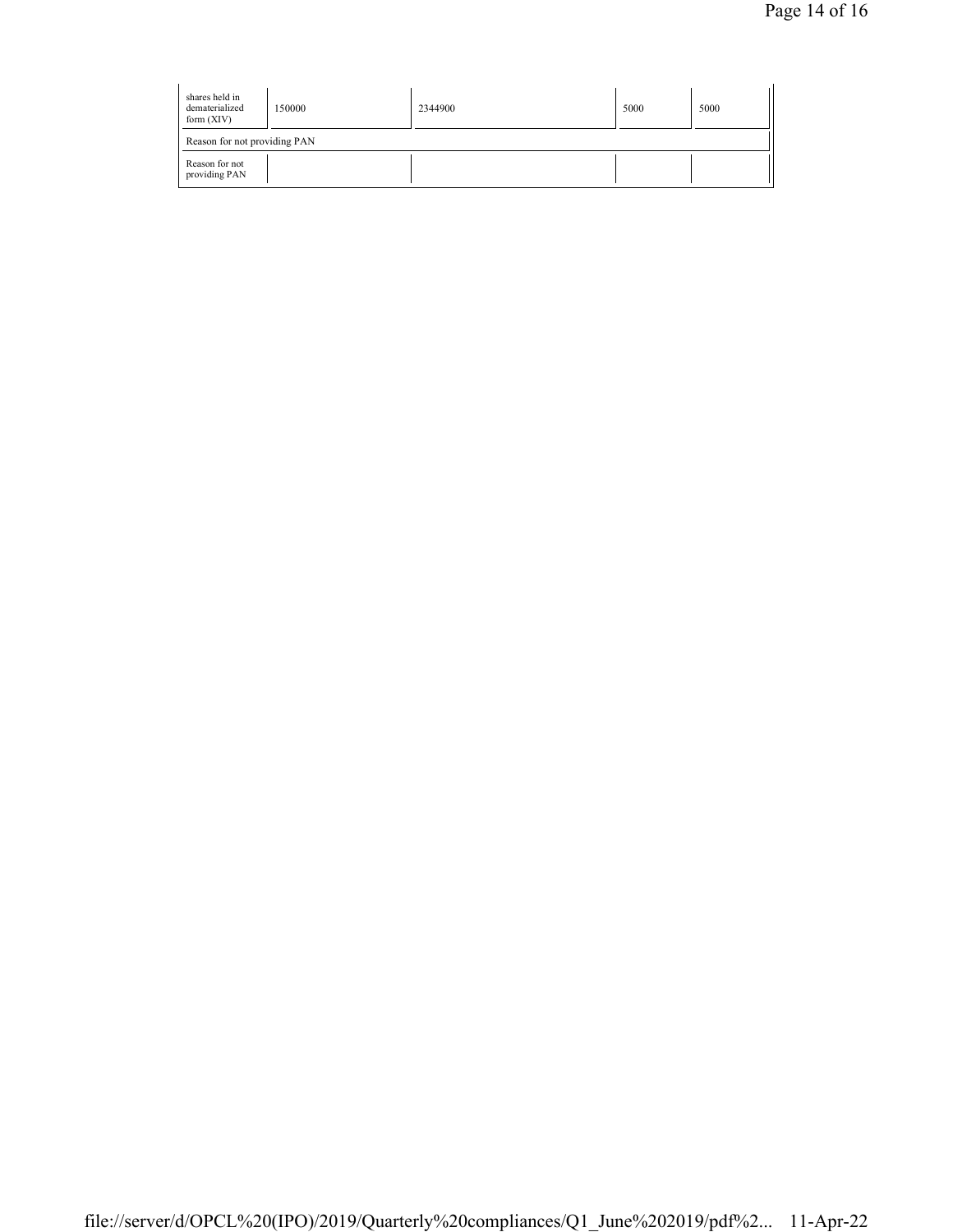| he SBO     |                                                                          | Details of the registered owner                                       |             |                                                                                     |                                                           | Details of holding/exercise of right of the SBO in the<br>reporting company, whether direct or indirect*: |                                                                        |                       |                  |                                                                        |                           |                                          |                |
|------------|--------------------------------------------------------------------------|-----------------------------------------------------------------------|-------------|-------------------------------------------------------------------------------------|-----------------------------------------------------------|-----------------------------------------------------------------------------------------------------------|------------------------------------------------------------------------|-----------------------|------------------|------------------------------------------------------------------------|---------------------------|------------------------------------------|----------------|
| PAN        | Passport<br>No. in<br>case of<br>Nationality<br>a<br>foreign<br>national |                                                                       | PAN<br>Name |                                                                                     | Passport<br>No. in<br>case of<br>a<br>foreign<br>national |                                                                                                           | Nationality<br>(Applicable)<br>in case of<br>Any other<br>is selected) | Whether by virtue of: |                  |                                                                        |                           |                                          |                |
|            |                                                                          | Nationality<br>(Applicable<br>in case of<br>Any other<br>is selected) |             |                                                                                     |                                                           | Nationality                                                                                               |                                                                        | Shares                | Voting<br>rights | Rights on<br>distributable<br>dividend or<br>any other<br>distribution | Exercise<br>of<br>control | Exercise<br>of<br>significa<br>influence |                |
| AJCPG3212F |                                                                          | India                                                                 |             | <b>RAJA RAM</b><br><b>SOFTWARE</b><br><b>SOLUTIONS</b><br><b>PRIVATE</b><br>LIMITED | AADCR1875J                                                |                                                                                                           | India                                                                  |                       | $\overline{0}$   | 17                                                                     | $\mathbf{0}$              | N <sub>0</sub>                           | N <sub>0</sub> |
| AJCPG3212F |                                                                          | India                                                                 |             | RAJA RAM<br><b>SOFTWARE</b><br><b>SOLUTIONS</b><br><b>PRIVATE</b><br>LIMITED        | AADCR1875J                                                |                                                                                                           | India                                                                  |                       | $\overline{0}$   | 17                                                                     | $\mathbf{0}$              | No                                       | N <sub>0</sub> |